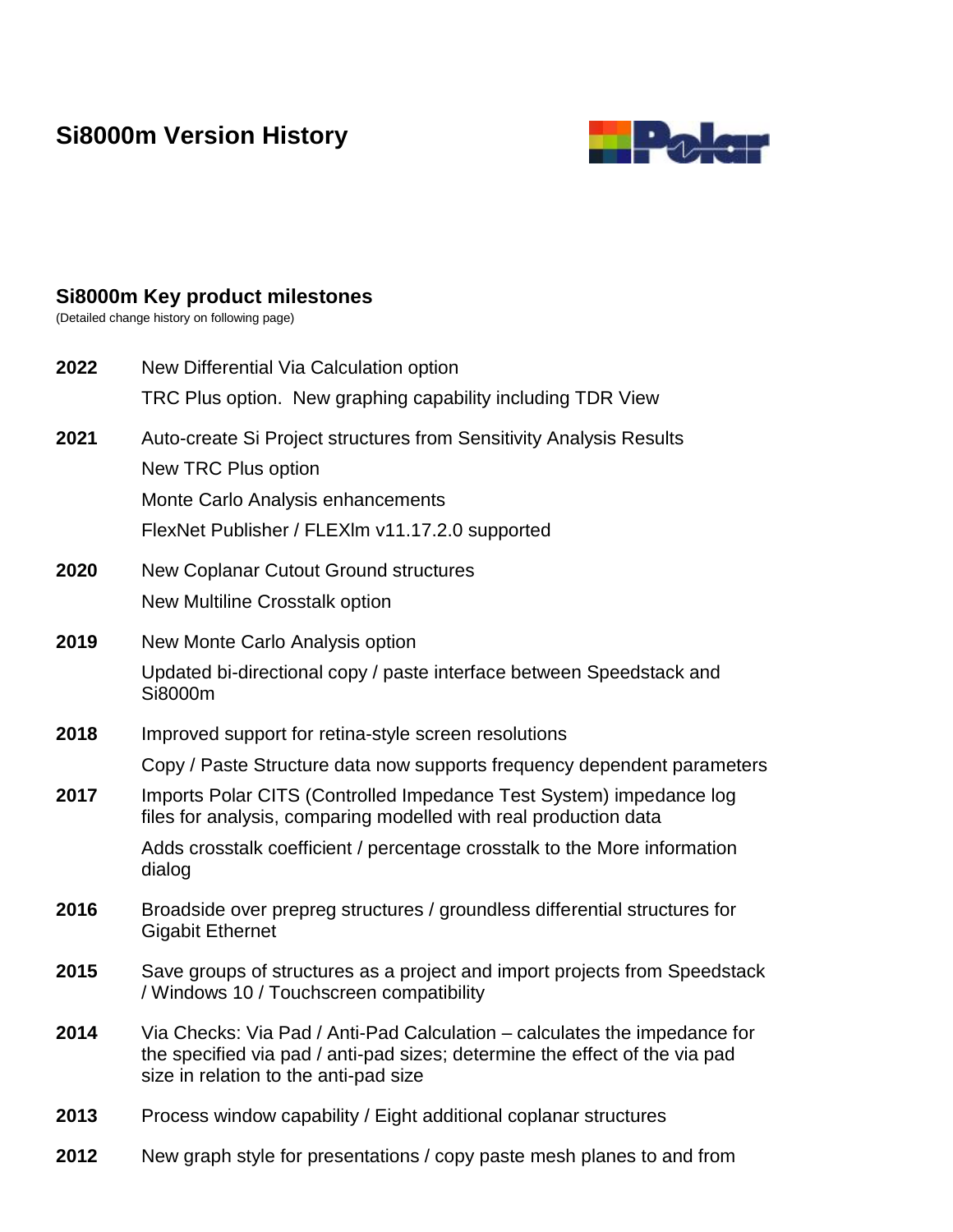Speedstack

- **2011** Hatched planes support hatch solid plane on alternate layers
- **2010** Enhanced accuracy mode added / Initial support for crosshatch (mesh) planes
- **2009** My structures rename structures using in house conventions
- **2008** 12 additional dual coated structures added to support conformal coating

For detailed changes – please read on: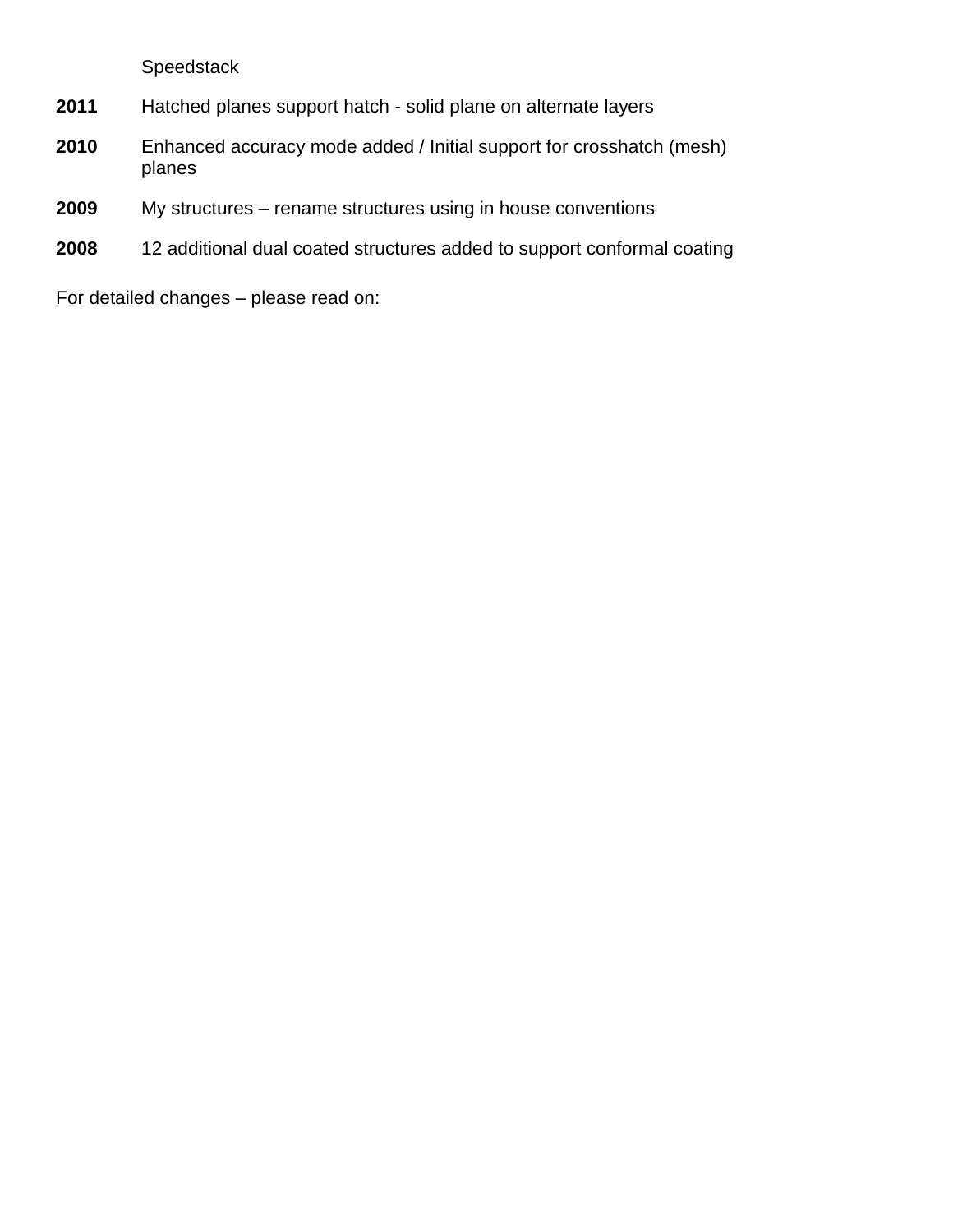# **Si8000m Changes v22.04 (2022)**

New Differential Via Calculation option

This Differential Via Calculation is now part of a new tabbed Via Checks dialog accessible from the toolbar. It also contains the Via Stub Check and Via Pad / Anti Pad Coaxial Calculation that were previously present on the main interface

FlexNet Publisher / FLEXlm v11.17.2.0 supported

CalcEngineBEMDLL (21.03.01) / PSec.DLL (20.11.23.0) PolarGraphDLL (20.10) / PEGRP32F.DLL (8.0.0.62) TRC.EXE (22.02)

#### **Si8000m Changes v22.03 (2022)**

Updated .Si8, .Si9 and .SIP file formats to coincide with the Si9000e v22.03 release

FlexNet Publisher / FLEXlm v11.17.2.0 supported

CalcEngineBEMDLL (21.03.01) / PSec.DLL (20.11.23.0) PolarGraphDLL (20.10) / PEGRP32F.DLL (8.0.0.62) TRCPlus.EXE (22.02)

#### **Si8000m Changes v22.02 (2022)**

TRC Plus option. New graphing capability. Includes TDR View which provides an indicative impression of the effect of the distributed resistance in a PCB transmission line when tested on a TDR based test system, for example the CITS880s.

FlexNet Publisher / FLEXlm v11.17.2.0 supported

CalcEngineBEMDLL (21.03.01) / PSec.DLL (20.11.23.0) PolarGraphDLL (20.10) / PEGRP32F.DLL (8.0.0.62) TRCPlus.EXE (22.02)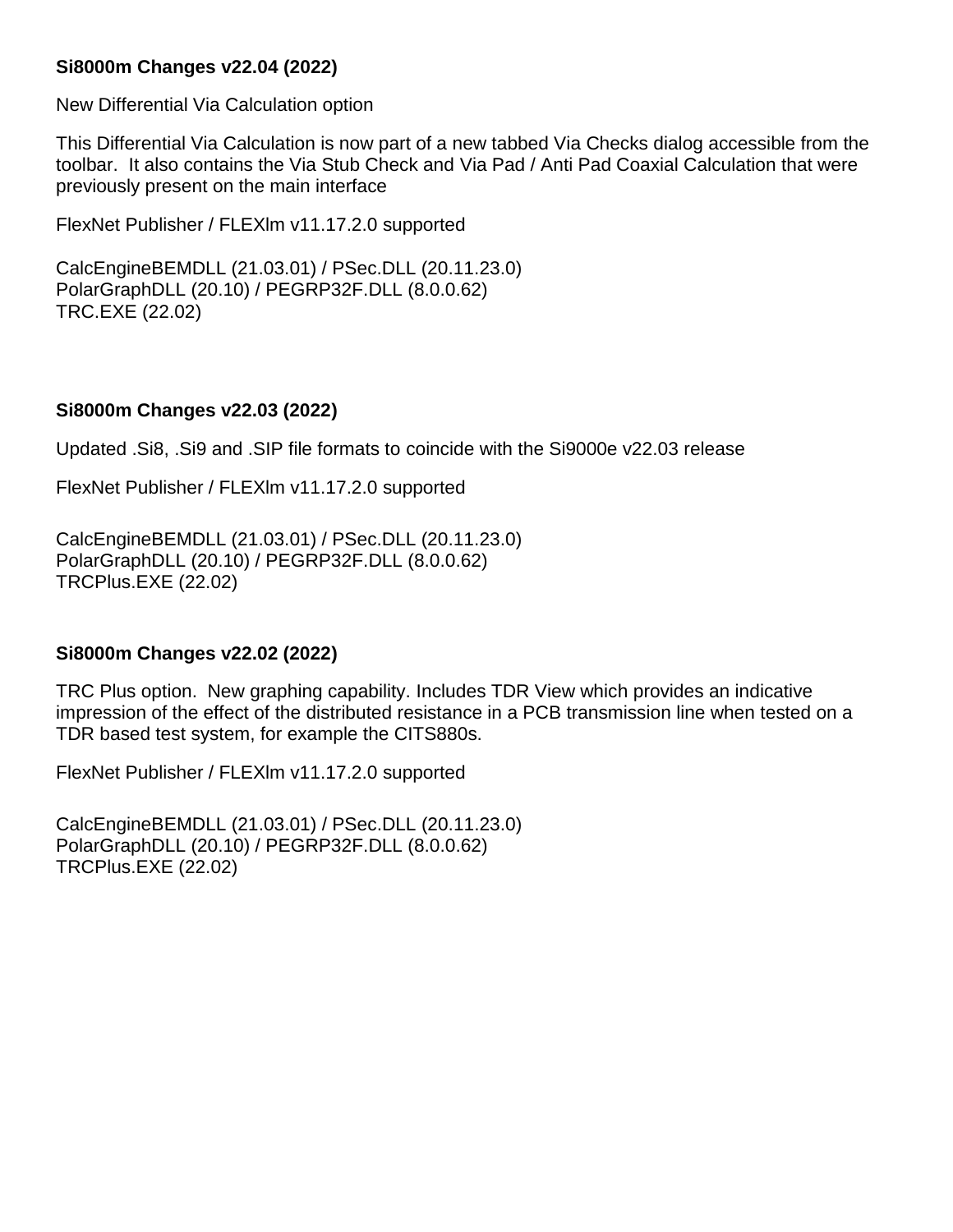# **Si8000m Changes v21.09 (2021)**

Monte Carlo Analysis. New option added to export the Iterations / Results to Clipboard (for Excel), accessible from the right-click menu - 001-00-000869

Auto-create Si Project structures from Sensitivity Analysis Results. New option, accessible from the Results tab right-click menu.

New TRC Plus option. Track Resistance Calculator has been enhanced to support longer Length of Line (LL) value - 473-03-000013. Temperature Coefficient of Resistance now supported

Solver Accuracy Mode introduced to the Si8000m:

- 1. A new option has been added to the Configuration menu to switch the solver accuracy between Default and Enhanced modes.
- 2. The Enhanced Mode is especially useful when calculating fine Trace Thickness geometries.
- 3. Enhanced Mode will increase calculation times

FlexNet Publisher / FLEXlm v11.17.2.0 supported

CalcEngineBEMDLL (21.03.01) / PSec.DLL (20.11.23.0) PolarGraphDLL (20.10) / PEGRP32F.DLL (8.0.0.62) TRCPlus.EXE (21.09)

# **Si8000m Changes v21.04 (2021)**

Monte Carlo Analysis. An iteration count limit of 9,000 has been added to prevent a datagrid cell limit memory error - 001-00-000862

Coated Coplanar with Cutout Ground 3B (#8253) and Differential Coated Coplanar with Cutout Ground 3B (#8353) structures have been improved. These structures are no longer designated as Beta

Print option. New Polar logo supported

CalcEngine. Updated to the latest edition (v21.03.01)

Graphing. Updated to the latest edition (v20.10)

FlexNet Publisher / FLEXlm v11.17.2.0 supported

CalcEngineBEMDLL (21.03.01) / PSec.DLL (20.11.23.0) PolarGraphDLL (20.10) / PEGRP32F.DLL (8.0.0.62) TRC.EXE (14.07)

# **Si8000m Changes v21.01 (2021)**

Monte Carlo Analysis option now correctly supports dual coated structures - 479-02-000053

Edge-coupled Coated Microstrip 1B structure image amended - 001-00-000848

FlexNet Publisher / FLEXlm v11.17.2.0 supported

CalcEngineBEMDLL (20.08.24) / PSec.DLL (20.11.23.0)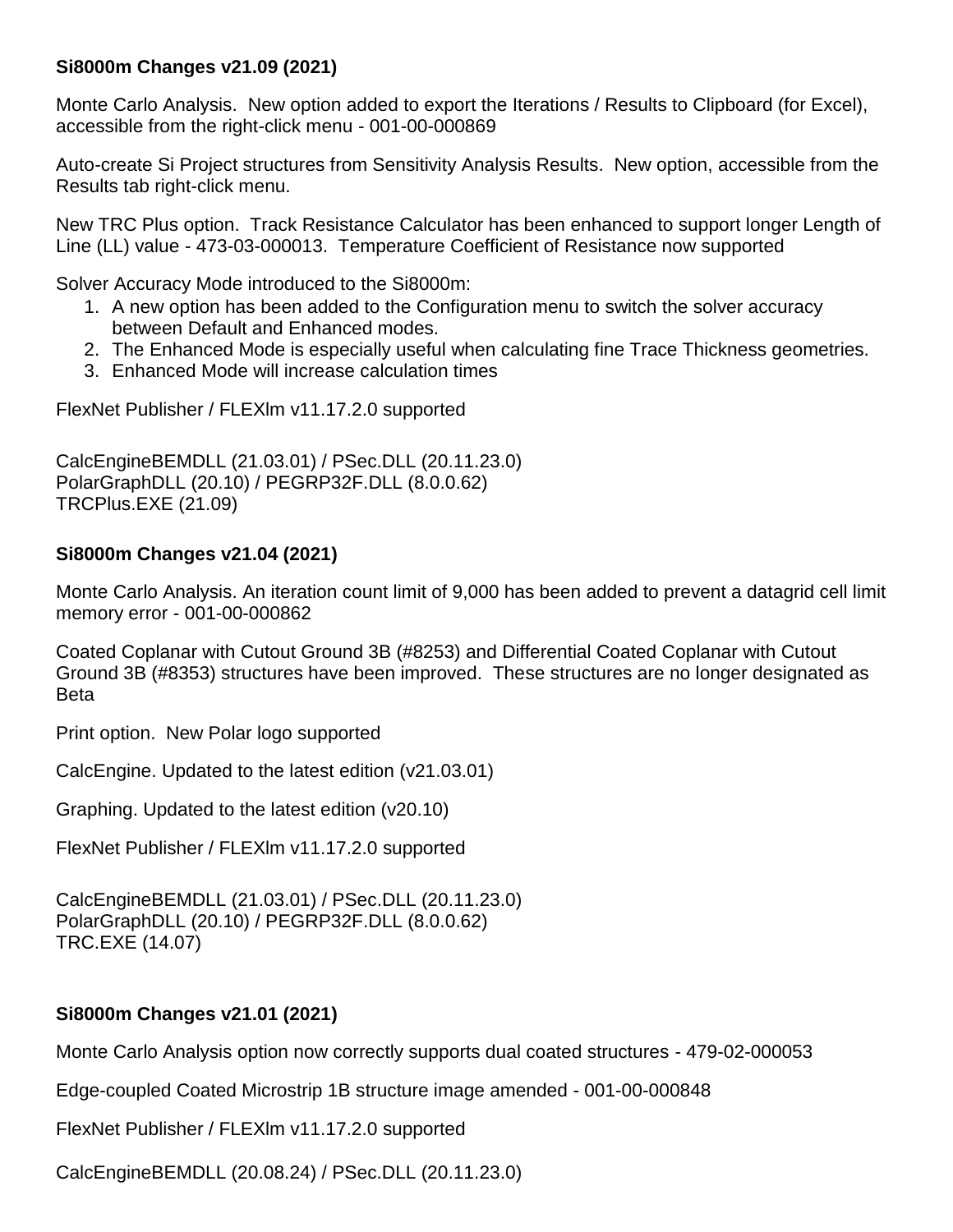# **Si8000m Changes v20.09 (2020)**

12 new coplanar cutout ground structures have been added:

- 1. Coated Coplanar With Cutout Ground 2B
- 2. Coated Coplanar With Cutout Ground 3B
- 3. Embedded Coplanar With Cutout Ground 1B2A
- 4. Offset Coplanar With Cutout Ground 1B2A
- 5. Offset Coplanar With Cutout Ground 2B1A
- 6. Offset Coplanar With Cutout Ground 2B2A
- 7. Differential Coated Coplanar With Cutout Ground 2B
- 8. Differential Coated Coplanar With Cutout Ground 3B
- 9. Differential Embedded Coplanar With Cutout Ground 1B2A
- 10.Differential Offset Coplanar With Cutout Ground 1B2A
- 11.Differential Offset Coplanar With Cutout Ground 2B1A
- 12.Differential Offset Coplanar With Cutout Ground 2B2A

Updated .Si8, .Si9 and .SIP file formats to store new coplanar cutout ground structures

FlexNet Publisher / FLEXlm v11.13.1.2 supported

CalcEngineBEMDLL (20.08.24) / PSec.DLL (15.12) PolarGraphDLL (19.08) / PEGRP32F.DLL (8.0.0.62) TRC.EXE (14.07)

# **Si8000m Changes v20.01 (2020)**

New Multiline Crosstalk option. Requires a valid SI\_XTALK license feature

Code added to detect and warn the user not to use quotation characters in the Notes field. The presence of these characters can cause issues with the Open and Save file options - 001-00-000803

The graphing Picked Data Point text box has been increased in size to overcome a font scaling issue where the text was sometimes truncated - 438-04-000008

Updated .Si8, .Si9 and .SIP file formats to store Multiline Crosstalk parameters

FlexNet Publisher / FLEXlm v11.13.1.2 supported

CalcEngineBEMDLL (19.11.22) / PSec.DLL (15.12) PolarGraphDLL (19.08) / PEGRP32F.DLL (8.0.0.62) TRC.EXE (14.07)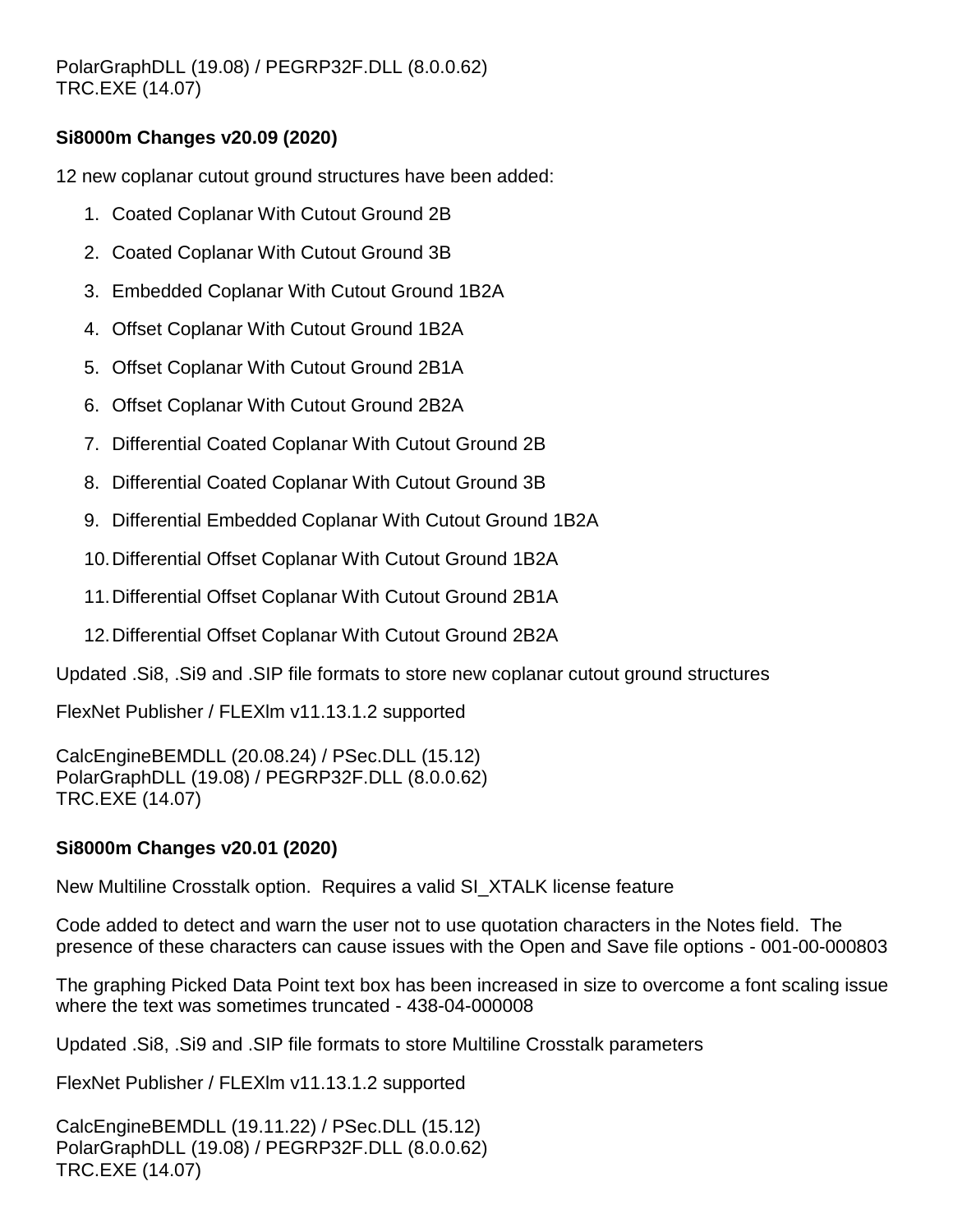# **Si8000m Changes v19.05 (2019)**

New Launch LA9000 S-Parameter Loss Analysis toolbar and file menu options (Si9000e only)

Si Project .SIP file association now added to auto-launch the application from the Si Project filename

CalcEngine. Causal surface roughness calculation improvements

Help | Latest Versions option added to display web pages detailing the latest Polar product versions

FlexNet Publisher / FLEXlm v11.13.1.2 supported

CalcEngineBEMDLL (19.04) / PSec.DLL (15.12) PolarGraphDLL (17.06) / PEGRP32F.DLL (8.0.0.62) TRC.EXE (14.07)

# **Si8000m Changes v19.03 (2019)**

New Monte Carlo Analysis option

Updated .Si8, .Si9 and .SIP file formats to store Monte Carlo Analysis parameters

FlexNet Publisher / FLEXlm v11.13.1.2 supported

CalcEngineBEMDLL (19.01) / PSec.DLL (15.12) PolarGraphDLL (17.06) / PEGRP32F.DLL (8.0.0.62) TRC.EXE (14.07)

# **Si8000m Changes v19.01 (2019)**

Impedance and Insertion Loss Calculations - new calculation engine supported. These improvements may slightly alter the calculation results:

- 4. Goal Seeker algorithm improvements code rewritten to support new method
- 5. Differential Offset CoplanarStrips 2B2A substrate three (H3) and four (H4) calculation corrected - 001-00-000756

Updated .Si8, .Si9 and .SIP file formats. Updated to support the Configuration | Solver Accuracy setting - 001-00-000761

Updated bi-directional copy / paste interface between Speedstack and Si8000m

FlexNet Publisher / FLEXlm v11.13.1.2 supported

CalcEngineBEMDLL (19.01) / PSec.DLL (15.12) PolarGraphDLL (17.06) / PEGRP32F.DLL (8.0.0.62) TRC.EXE (14.07)

# **Si8000m Changes v18.09 (2018)**

Import CITS Data Log File option. Now supports data log files (.CLF) generated by CITS880s v18.05

Fixes: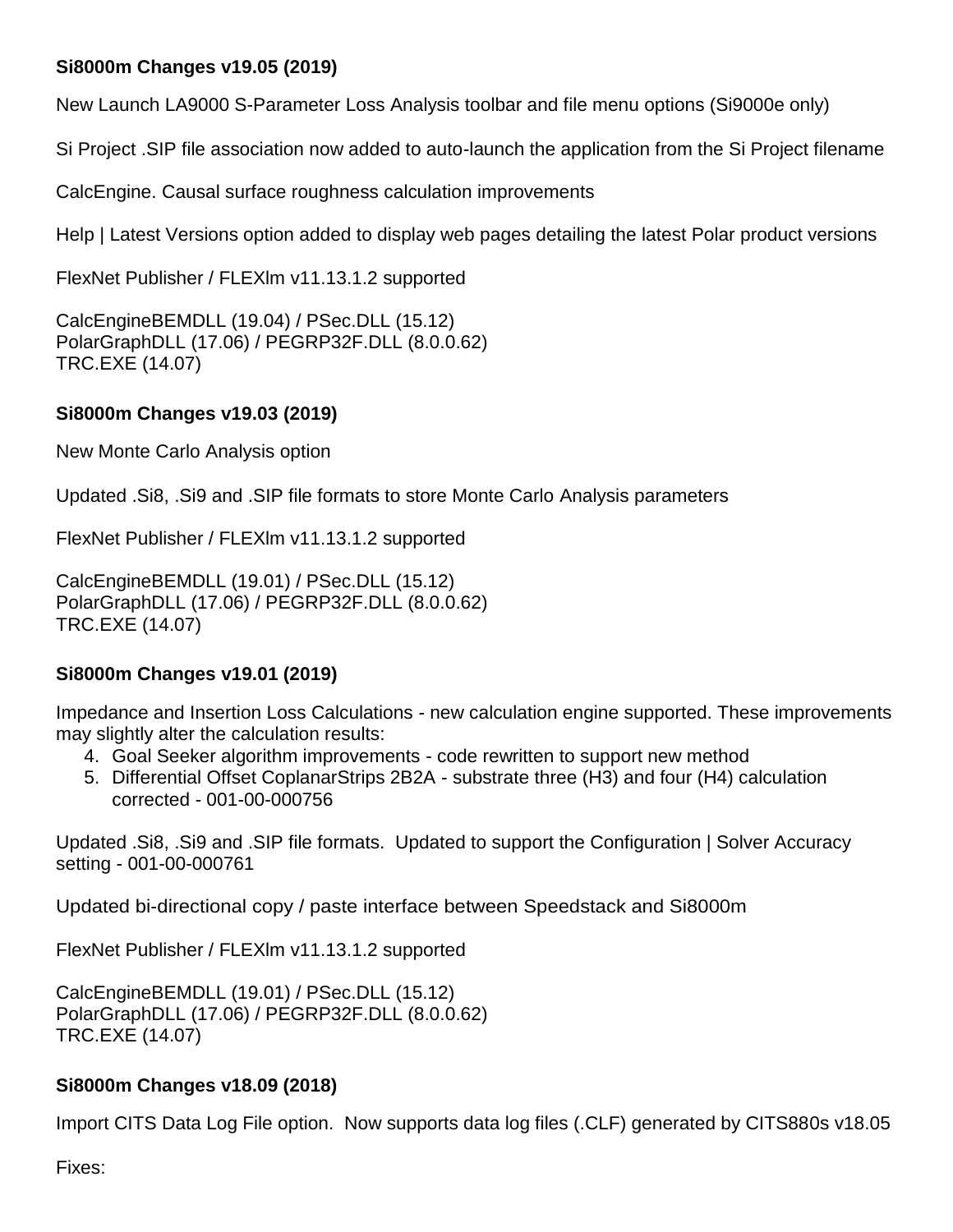- 1. Import CITS Log File problem when Windows Regional Settings has comma nominated as the decimal symbol. Now resolved (001-00-000745)
- 2. Sensitivity Analysis, the CS*nn* parameters are now correctly copied to the Windows clipboard when the context menu Copy Results to the Clipboard (for Excel) option is selected (438-03- 000609)

FlexNet Publisher / FLEXlm v11.13.1.2 supported

CalcEngineBEMDLL (18.02) / PSec.DLL (15.12) PolarGraphDLL (17.06) / PEGRP32F.DLL (8.0.0.62) TRC.EXE (14.07)

#### **Si8000m Changes v18.05 (2018)**

Updated bi-directional copy / paste interface between Speedstack and Si8000m allows for quick transfer of structure parameters between products

Updated .Si8, .Si9 and .SIP file formats

Fixes:

When the same structure is duplicated more than once in a Project an exception was caused if the first duplicated structure was not renamed. This is now resolved (470-02-000003)

FlexNet Publisher / FLEXlm v11.13.1.2 supported

CalcEngineBEMDLL (18.02) / PSec.DLL (15.12) PolarGraphDLL (17.06) / PEGRP32F.DLL (8.0.0.62) TRC.EXE (14.07)

#### **Si8000m Changes v18.03 (2018)**

Import CITS Data Log File option. Now supports data log files (.CLF) generated by CITS880s v17.10

Decimal precision of parameter entries now change based upon the units selected. This improves the readability of parameter entries and improves accuracy when switching units

License feature change. The new 2018-style license features support additional data such as Polarcare Contract information. Please note, 2018 features will not support pre-v18.x versions of our products

FlexNet Publisher / FLEXlm v11.13.1.2 supported

CalcEngineBEMDLL (18.02) / PSec.DLL (15.12) PolarGraphDLL (17.06) / PEGRP32F.DLL (8.0.0.62) TRC.EXE (14.07)

#### **Si8000m Changes v18.01 (2018)**

New layout of the main dialog that reduces the horizontal pixel size requirement to address truncation problems identified when 200% scaling is applied to retina-style resolutions.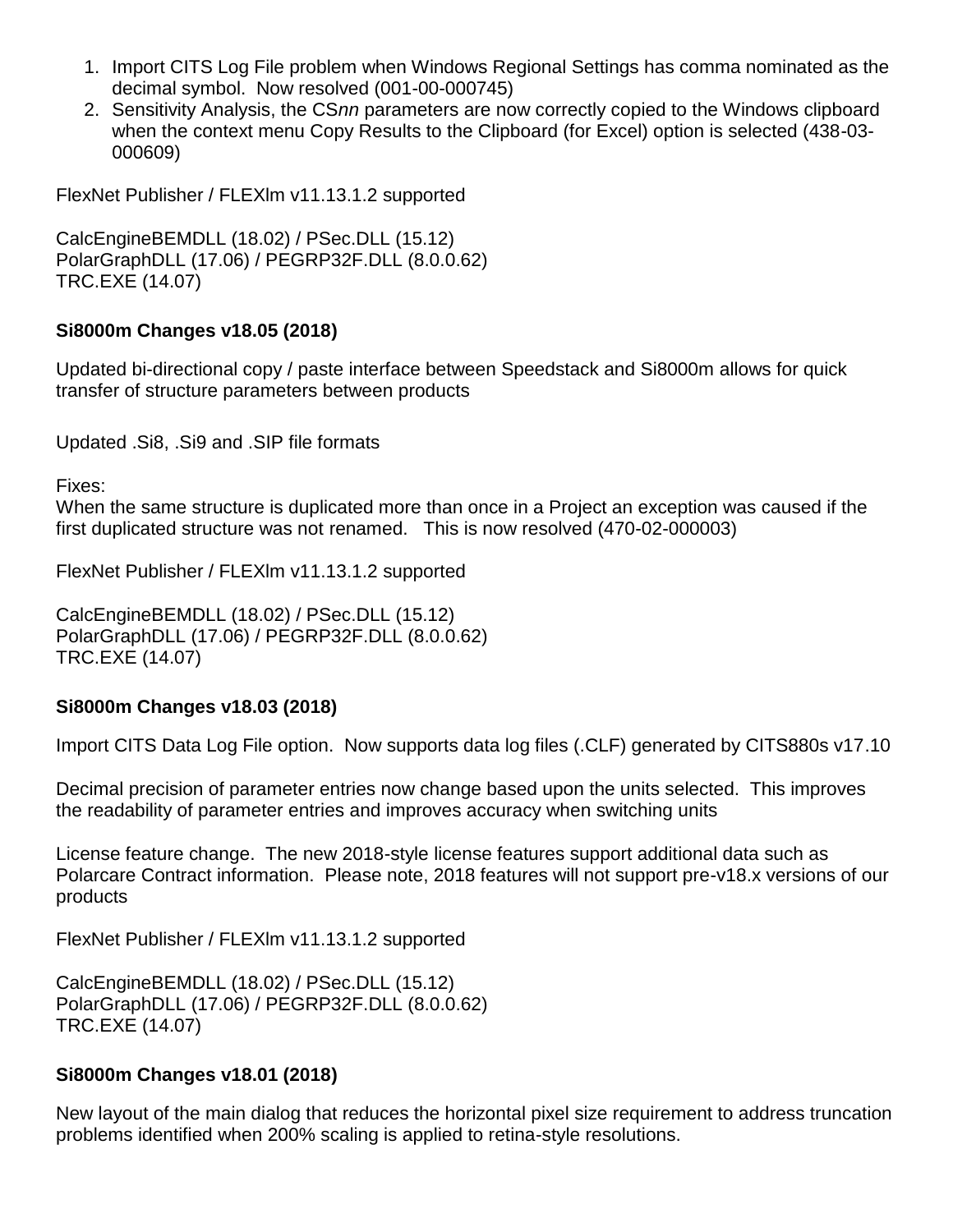Copy / Paste Structure data between Si8000m / Si9000m and Speedstack now supports frequency dependent parameters when used in conjunction with Speedstack v18.01

FlexNet Publisher / FLEXlm v11.13.1.2 supported

CalcEngineBEMDLL (17.06) / PSec.DLL (15.12) PolarGraphDLL (17.06) / PEGRP32F.DLL (8.0.0.62) TRC.EXE (14.07)

### **Si8000m Changes v17.07 (2017)**

New Import CITS Data Log File option:

- 1. Import impedance measurement data from the Polar CITS (Controlled Impedance Test System) and compare against modelled structures
- 2. A series of graphing and analysis options are available that present the modelled / measurement data
- 3. Quickly gauge modelled to measured impedance correlation between manufacturing batches
- 4. Supports data log files (.CLF) produced by Polar CITS500s, CITS800s, CITS900s and CITS880s instruments

Import CITS, Atlas and Touchstone options now grouped together on the main toolbar

Graphing. Enhanced graphing library that supports larger data sets

User Interface. A number of user interface enhancements / improvements have been included in this release

FlexNet Publisher / FLEXlm v11.13.1.2 supported

CalcEngineBEMDLL (17.03) / PSec.DLL (15.12) PolarGraphDLL (17.06) / PEGRP32F.DLL (8.0.0.62) TRC.EXE (14.07)

#### **Si8000m Changes v17.04 (2017)**

Maintenance release to coincide with the release of Si9000e v17.04

FlexNet Publisher / FLEXlm v11.13.1.2 supported

CalcEngineBEMDLL (17.03) / PSec.DLL (15.12) PolarGraphDLL (13.03) / PEGRPCS.DLL (5.0.0.54) TRC.EXE (14.07)

# **Si8000m Changes v17.03 (2017)**

*'More' calculation enhancements:*

- 1. The 'More' calculation option has been enhanced when differential structures are selected
- 2. Near-End Crosstalk (NEXT) and Coupling Percentage results are now calculated and displayed

#### *Updated .Si8, .Si9 and .SIP file formats:*

1. File formats updated to support new Surface Roughness Compensation methods / parameters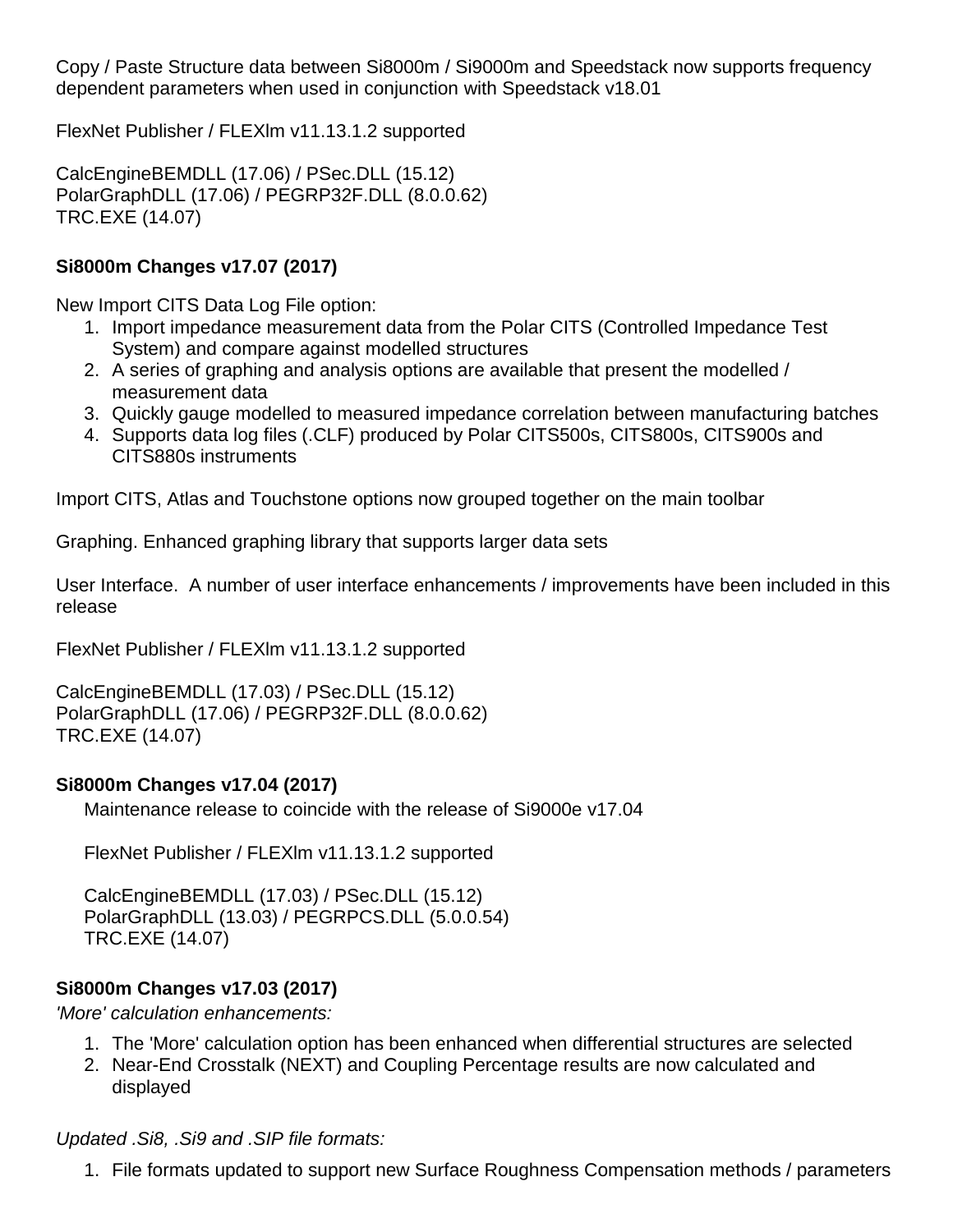### *Fixes:*

- 1. The Measurement Data tab has now been included in the multilingual translation resources (001-00-000663)
- 2. When the locale uses a comma as decimal symbol, deleting a frequency entry from an extended substrate data table caused an error. This is now resolved. (438-03-000451)
- 3. A more meaningful error message is displayed when an extended substrate table (.EST) is exported with an invalid filename (438-03-000449)

FlexNet Publisher / FLEXlm v11.13.1.2 supported

CalcEngineBEMDLL (17.01) / PSec.DLL (15.12) PolarGraphDLL (13.03) / PEGRPCS.DLL (5.0.0.54) TRC.EXE (14.07)

# **Si8000m Changes v16.07 (2016)**

Maintenance release to coincide with the release of Si9000e v16.07

FlexNet Publisher / FLEXlm v11 .13.1.2 supported

CalcEngineBEMDLL (16.04) / PSec.DLL (15.12) PolarGraphDLL (13.03) / PEGRPCS.DLL (5.0.0.54) TRC.EXE (14.07)

# **Si8000m Changes v16.05 (2016)**

*Fixes:*

- 1. When the Trace Thickness (T1) is greater than the Substrate Height (Hn) the CalcEngine sometimes threw an exception error rather than displaying an appropriate warning. This has now been resolved; the eight structures identified as having the error are as follows:
	- a. Offset Coplanar Strips 1B2A,
	- b. Offset Coplanar Strips 2B2A,
	- c. Offset Coplanar Waveguide 1 B2A,
	- d. Offset Coplanar Waveguide 2B2A
	- e. Diff Offset Coplanar Strips 1 B2A,
	- f. Diff Offset Coplanar Strips 2B2A,
	- g. Diff Offset Coplanar Waveguide 1 B2A,
	- h. Diff Offset Coplanar Waveguide 2B2A

FlexNet Publisher / FLEXlm v11 .13.1.2 supported

CalcEngineBEMDLL (16.04) / PSec.DLL (15.12) PolarGraphDLL (13.03) / PEGRPCS.DLL (5.0.0.54) TRC.EXE (14.07)

# **Si8000m Changes v16.03 (2016)**

- 1. New Structures. Ten new structures have been added:
- 2. Two new Broadside structures:
	- a. BroadsideStripline1 E2S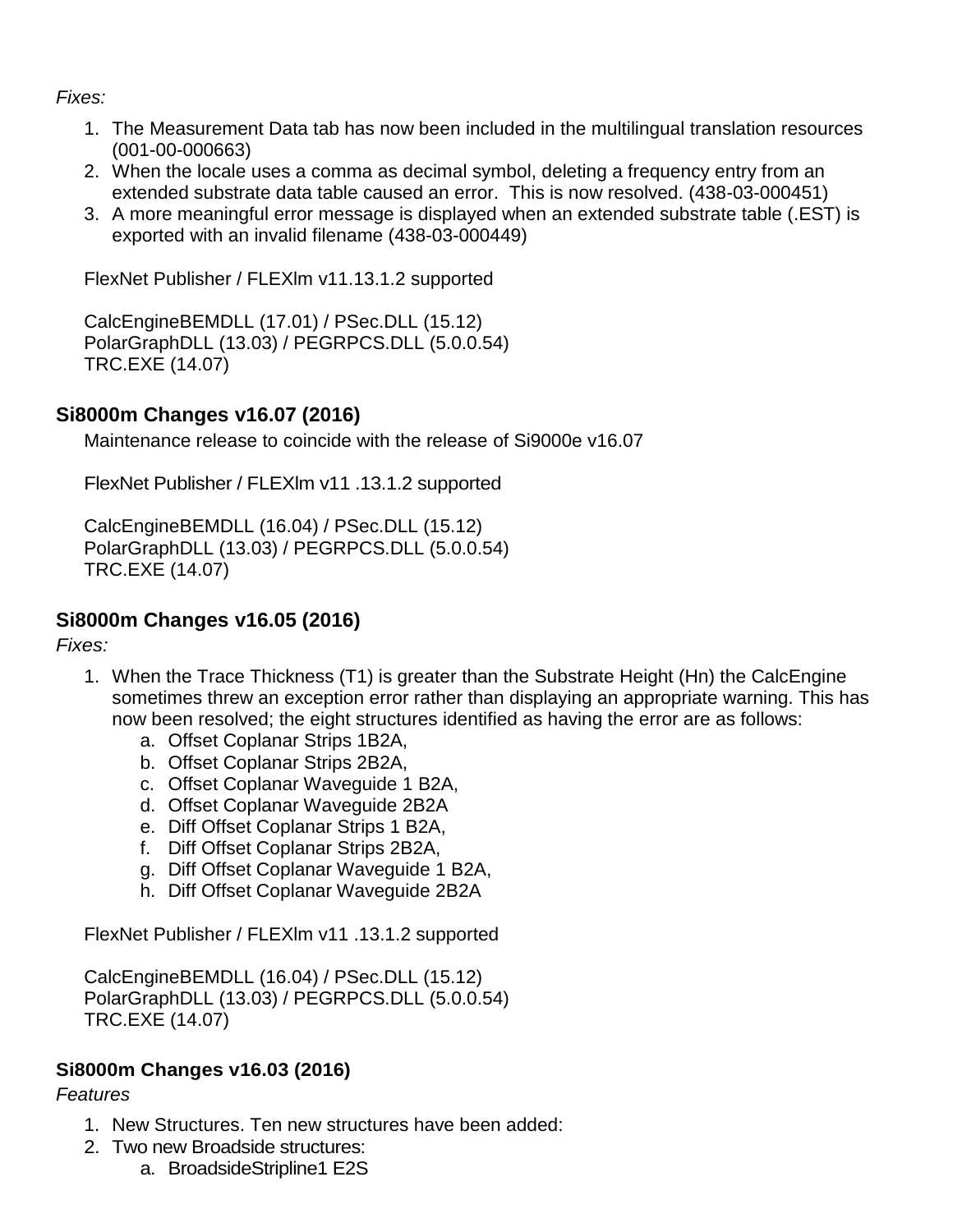- b. BroadsideStripline1 E3S Broadside over prepreg' style structures for stack ups where the two signal traces of the broadside are on separate core materials
- 3. Eight new Differential Without Ground structures:
	- a. EdgeCoupledSurfaceWithoutGnd1 B,
	- b. EdgeCoupledSurfaceWithoutGnd2B,
	- c. EdgeCoupledCoatedWithoutGnd1 B,
	- d. EdgeCoupledCoatedWithoutGnd2B,
	- e. EdgeCoupledEmbeddedWithoutGnd1 B 1 A,
	- f. EdgeCoupledEmbeddedWithoutGnd1 B2A,
	- g. EdgeCoupledEmbeddedWithoutGnd2B 1 A,
	- h. BroadsideWithoutGnd2S Aimed at low layer count stack ups commonly used in the flex market, to be used only when no reference planes exist within stack up. These structure do not return even / common mode so will work differently to the other differential structures
- 4. Updated .Si8, .Si9 and .SIP file formats:
	- a. File format changed to support new structures
	- b. New Extended Substrate Data modes now saved
	- c. New causal extrapolation reference points now saved
- 5. User Interface:
	- a. A number of user interface enhancements / improvements have been included in this release

FlexNet Publisher / FLEXlm v11 .13.1.2 now supported

CalcEngineBEMDLL (16.02) / PSec.DLL (15.12) PolarGraphDLL (13.03) / PEGRPCS.DLL (5.0.0.54) TRC.EXE (14.07)

# **Si8000m Changes v15.10 (2015)**

# *Features*

- 1. Application configuration files now moved to the Windows-compliant folders
	- a. Windows Vista, 7, 8, 10: \Users\<UserName>\AppData\Roaming\Polar
	- b. Windows XP: \Documents and Settings\<UserName>\Application Data\Polar
- 2. Support for Windows 10

FlexNet Publisher / FLEXlm v11. 13 now supported

CalcEngineBEMDLL (12.11) / PSec.DLL (15.07) PolarGraphDLL (13.03) / PEGRPCS.DLL (5.0.0.54) TRC.EXE (14.07)

# **Si8000m Changes v15.07 (2015)**

- 1. Projects New options introduced to group design related structures into a single Project
	- a. Options are available to add, delete, rename, move up / down and duplicate structures within the Project
	- b. New toolbar options and right-click menu allows the management of structures within the Project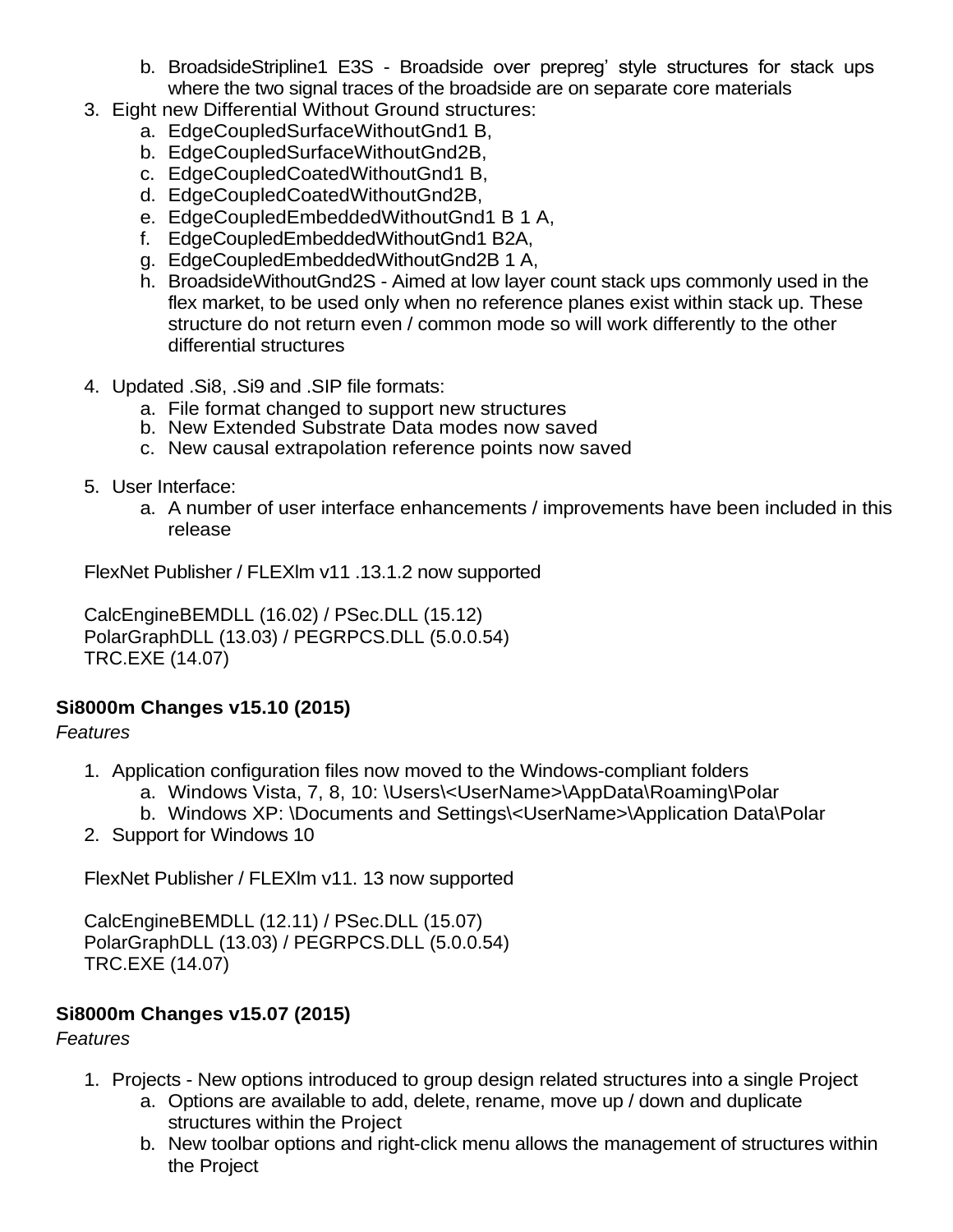- i. The structure graphic has been enhanced
- ii. Standard structures display with a teal background
- c. Project structures display with a grey background within the caption bar displaying the Project structure name
- d. A new Si Project file format (.SIP) has been introduced, the File menu now contains Open Project and Save Project options
- e. The Projects feature is protected with a separate licence feature (SI\_PROJECTS)
- 2. Paste from Speedstack to Si8000m / Si9000e Project
	- a. A new toolbar option has been introduced to paste / import a group of structures from Speedstack directly into the Project group
- 3. Structure Data Storage
	- a. Previously global parameters (Frequency Distribution, Result Presentation, Surface Roughness, S- Parameter Configuration, Hatch Parameters etc) now moved to being structure-based allowing each structure to have their own complete set of parameters
	- b. Updated .Si8 file format to support new structure-based parameters
	- c. Updated .Si9 file format to support new structure-based parameters
- 4. Copy / Paste Structure data between Si8000m / Si9000m and Speedstack
	- a. The existing copy / paste structure clipboard format used with Speedstack has been updated to accommodate new data
	- b. The copy / paste structure functionality also works with CGen, a new 'Copy to CGen' toolbar options has been introduced
- 5. Copy / Paste Structure Parameters
	- a. Copy all structure parameters (lossless and frequency dependent) and paste to another structure. This saves considerable time when comparing calculation results between two similar structures
	- b. New toolbar options have been introduced for Copy Structure Parameters and Paste Structure Parameters

# 6. Printing

The File | Print option has been enhanced to support Project based structures

- 7. Update ListView Structure Selection Component
	- a. Migrate from Microsoft Windows Common Control 5.00 to Windows Common Controls 6.00.
	- b. This move was required due to a problem with the ListV iew component in WCC 5.00 that sometimes caused the application to crash on Windows 8 / 8.1 / 10 devices with touch screens enabled.
- 8. User Interface
	- a. On the Lossless Calculation tab the Impedance / Differential Impedance result is now highlighted
	- b. A number of other user interface enhancements / improvements have been included in this release

CalcEngineBEMDLL (12.11) / PSec.DLL (9.03) PolarGraphDLL (13.03) / PEGRPCS.DLL (5.0.0.54) TRC.EXE (14.07)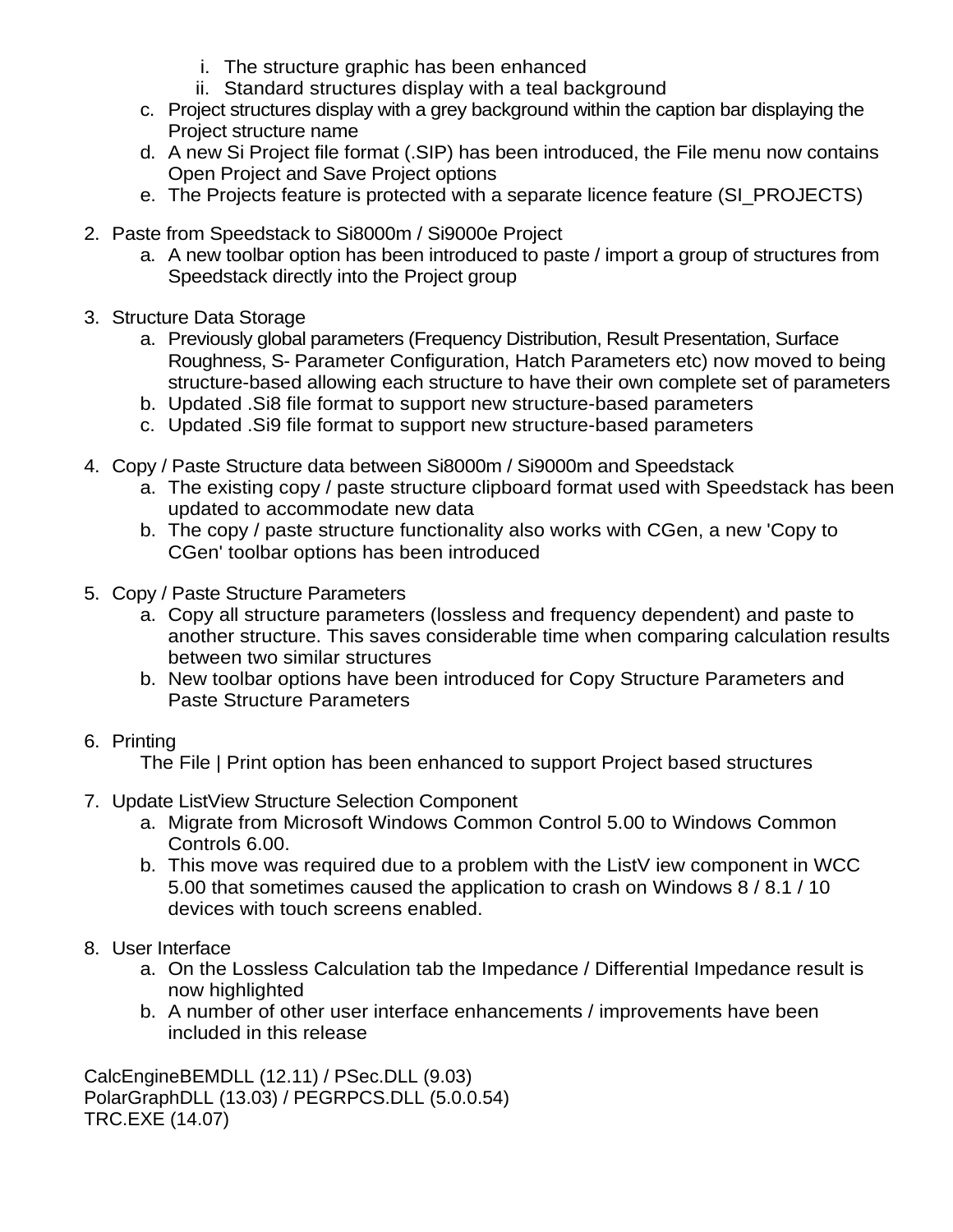# **Si8000m Changes v14.07 (2014)**

*Features*

- 1. Enhancements to the More Results option:
	- a. Calculate and display Effective Er (EEr) for the structure
	- b. Calculate and display Velocity of Propagation (Vp) for the structure useful for Test Editor | Vp entry within Polar CITS test editor
- 2. Track Resistance Calculator enhancements (TRC):
	- a. New option to enter conductivity or resistivity of material
	- b. New electro-deposited copper material added to the TRC material library Copper (Electro Deposited) 2.20E-08 Ohm m
- 3. Printing
	- a. Effective Er added to results section of print option
	- b. Velocity of Propagation added to results section of print option
	- c. Right justify parameter values and results to improve clarity of report
- 4. Right-click menu
	- a. A new right-click menu on all result data grids containing 'Copy Results to Clipboard (Excel)' option to export displayed result data
- 5. Via Checks tab
	- a. The Via Checks tab is now enabled for both Si8000m and Si9000e users
- 6. Update .Si8 and .Si9 file formats Enhance formats to support new features
- 7. User Interface:
	- a. A number of user interface enhancements / improvements have been included in this release

CalcEngineBEMDLL (12.11) / PSec.DLL (9.03) PolarGraphDLL (13.03) / PEGRPCS.DLL (5.0.0.54) TRC.EXE (14.07)

# **Si8000m Changes v13.02 (2013)**

- 1. New Process Window option:
	- a. New feature to specify target impedance with tolerance and then calculate the Minimum, Nominal and Maximum parameter values to meet the Minimum, Nominal and Maximum impedances
	- b. New toolbar option to launch Process Window mode
- 2. New Structures. Eight new coplanar structures have been added:
	- a) Four new Single-Ended Offset Coplanar structures: OffsetCoplanarStrips1B2A, OffsetCoplanarStrips2B2A, OffsetCoplanarWaveguide1B2A, OffsetCoplanarWaveguide2B2A
	- b) Four new Differential Offset Coplanar structures: DiffOffsetCoplanarStrips1B2A, DiffOffsetCoplanarStrips2B2A, DiffOffsetCoplanarWaveguide1B2A, DiffOffsetCoplanarWaveguide2B2A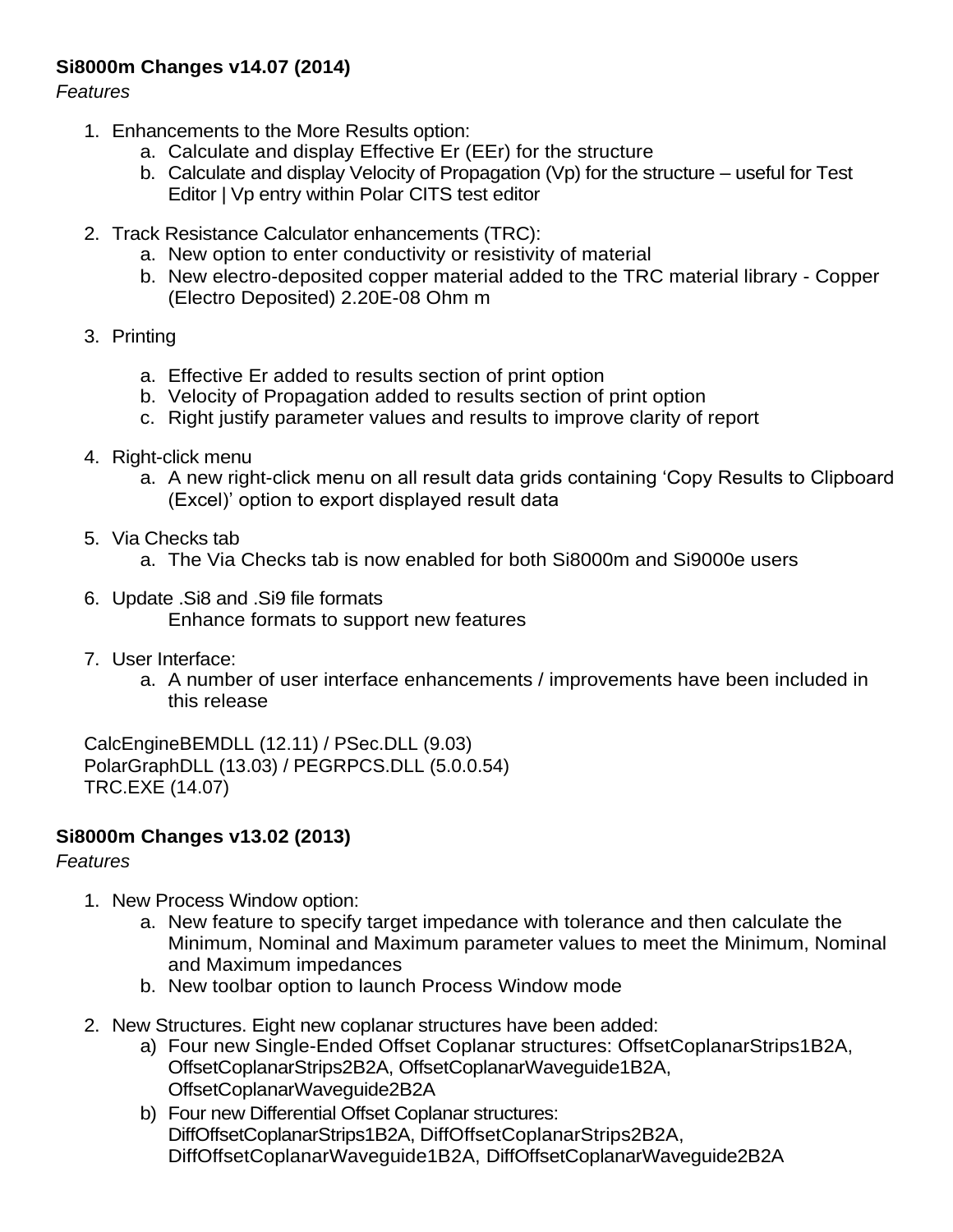- 3. Update .Si8 and .Si9 file formats:
	- a) File format changed to support eight new coplanar structures
	- b) Extended Substrate Data checkbox status now saved
	- c) Surface Roughness Compensation checkbox status now saved
- 4. User Interface:
	- a) A number of user interface enhancements / improvements have been included in this release

CalcEngineBEMDLL (12.11) / PSec.DLL (9.03) PolarGraphDLL (9.02) / PEGRPCS.DLL (5.0.0.54) TRC.EXE (11.01)

### **Si8000m Changes v12.05 (2012)**

#### *Features*

- 1. Closing Application
	- a) An option has been introduced to Cancel the application close event

*Fixes:*

- 1. Changing goal seek convergence value under the Configuration | Parameters option does not always work correctly - now resolved. 001-00-000242.
- 2. Copy / Paste structure data can sometimes causes an exception error now resolved. 001- 00- 000243.
- 3. DiffDualCoatedCoplanarWaveguideWithLowerGND1B and 2B in SiExcel, changing CSEr does not affect the impedance result - now resolved. 001-00-000250.

# **Si8000m Changes v12.01 (2012)**

#### *Features*

- 1. Enhance copy / paste structure exchange format (clipboard) to support hatch profile
	- a. Hatch Pitch, Hatch Width, Lower and Upper Hatch Plane flags are now transferred between Si8000m / Si9000e and Speedstack
- 2. Introduce warning if TRC or Si Excel Interface files are not found
	- b. In previous versions of the Si8000m / Si9000e, if the path to the file was incorrect selecting the Toolbar icon resulted in nothing happening. Now an error message / guidance text will be displayed
- 3. New Graph Style option introduced to allow the selection of a colour scheme for graphs that is more appropriate for screen grabs and projectors
	- a. Option available from Configuration menu
	- b. Support for frequency dependant, sensitivity analysis and s-parameter graph options

CalcEngineBEMDLL (10.11) / PSec.DLL (9.03) PolarGraphDLL (9.02) / PEGRPCS.DLL (5.0.0.54) TRC.EXE (11.01)

# **Si8000m Changes v11.01 (2011)**

# *Features*

1. Track Resistance Calculator (TRC):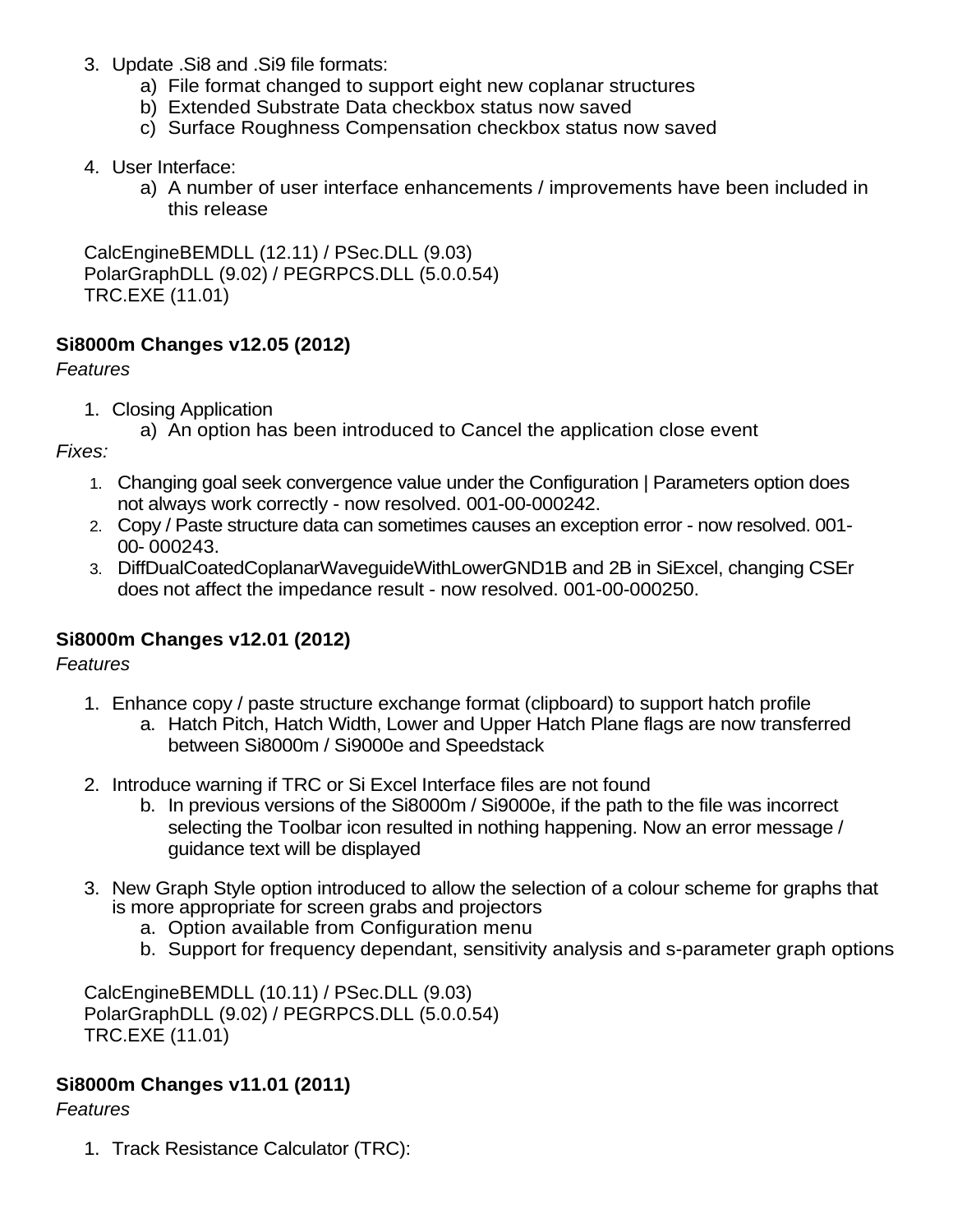- a. New add-on available for the Si8000m / Si9000e to calculate DC resistance of a track
- b. Current structure W1, W2, T1 and LL parameters automatically passed from current selected structure to the TRC
- c. The Track Resistance Calculator is protected with a separate licence feature (SI\_TRC)
- d. The Licence Options facility has been enhanced to enable / disable this feature
- e. More details available in the following application note: <http://www.polarinstruments.com/support/cits/AP144.html>
- 2. Startup Mode:
	- a. 1. A new Configuration | Startup Mode option has been introduced to specify which tab is displayed when the application is opened
- 3. Hatch Plane Support (XFE) Enhancements:
	- a. For stripline structures hatch mode now supports solid plane / hatched plane combinations
	- b. New toolbar icons to enable hatch mode independently for lower and upper planes
- 4. Sensitivity Analysis Process Window option:
	- a. Constant Impedance vs Changing Parameters facility now has an option to calculate the minimum and maximum impedance (process window), in addition to the existing nominal target impedance.
	- b. When this option is enabled the sensitivity analysis graphing and results tables are updated to present the three resulting data sets
- 5. Import .Si9 files into the Si8000m:
	- a. The Si8000m now has the ability to import Si9000e lossless data via the new File | Import Si9000e Database option
	- b. This enables easier data exchange between the Si8000m and Si9000e
- 6. User Interface:
	- a. 1. A number of user interface enhancements / improvements have been included in this release

#### *Fixes:*

- 1. CalcEngine Fix: A problem with the Differential Embedded Coplanar 2B 1A structure has been resolved
- 2. Goal Seek: When using differential structures with the Constant Pitch option an error sometimes occurred when goal seeking parameters other than W2. This has been resolved.

CalcEngineBEMDLL (10.11) / PSec.DLL (9.03) PolarGraphDLL (9.02) / PEGRPCS.DLL (5.0.0.54) TRC.EXE (11.01)

# **Si8000m Changes v10.07 (2010)**

- 1. New Si Excel Interface:
	- a. Now licensed to work with Si8000m or Si9000e
	- b. Delivered with the Si8000m and Si9000e installer
	- c. Requires new SI\_EXCEL licence feature
	- d. New toolbar option to launch Si Excel Interface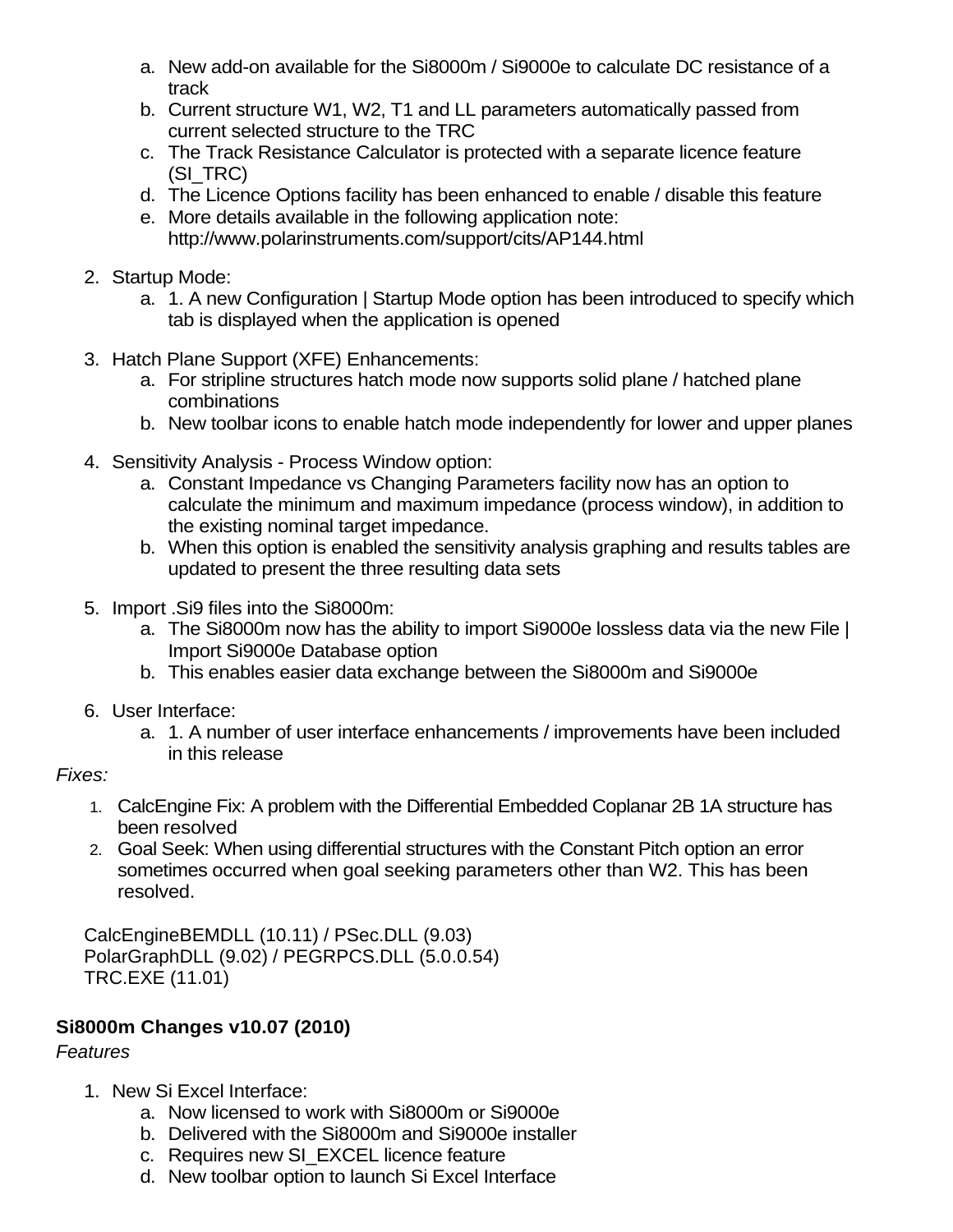# **Si8000m Changes v10.06 (2010)**

*Features*

- 1. Hatch Plane Support (XFE) Feature:
	- a. Adjust Lossless Calculation / Sensitivity Analysis results to compensate for the effect of Hatch Planes
	- b. New Hatch Configuration option provides facilities to define hatch pattern
	- c. Hatch Plane mode is protected with a separate licence feature (SI\_XFE)
	- d. New Licence Options facility to enable / disable licence features
- 2. Parameter Up / Down Options:
	- a. On the Lossless Calculation tab, when using the up / down arrows the software now only updates W2 when W1 is altered. W2 parameter worked independently.
	- b. The value in the Lower Trace Width Etch Factor, found under the Configuration | Parameters dialog, is used when calculating the difference between W1 / W2 and G1 / G2
- 3. Flexible Beta Structures removed:
	- a. FlexiCoatedMicrostrip1B
	- b. FlexiEmbeddedMicrostrip1B2A
	- c. FlexiOffsetStripline1B2A

CalcEngineBEMDLL (9.11) / PSec.DLL (9.03) PolarGraphDLL (9.02) / PEGRPCS.DLL (5.0.0.54)

# **Si8000m Changes v10.01 (2010)**

# *Features*

- 1. Interactive Graphs:
	- a. It is now possible to pick a data point on a Sensitivity Analysis and Frequency Dependent graphs and the resultant point info is displayed.
	- b. A grabber hand icon will be displayed when the mouse hovers over a data point. On picking the data point the Picked Data Point Information will update with the appropriate information.
- 2. Parameter Up / Down Options:
	- a. On the Lossless Calculation tab, when using the up / down arrows the software now updates W1 / W2 or G1 / G2 simultaneously. Previous the parameters worked independently.
	- b. The value in the Lower Trace Width Etch Factor, found under the Configuration | Parameters dialog, is used when calculating the difference between W1 / W2 and G1 / G2

*Fixes:*

1. CalcEngine Fix: A problem relating to the Edge Coupled Offset Stripline 2B 1A1R structure has been resolved

CalcEngineBEMDLL (9.11) / PSec.DLL (9.03) PolarGraphDLL (9.02) / PEGRPCS.DLL (5.0.0.54)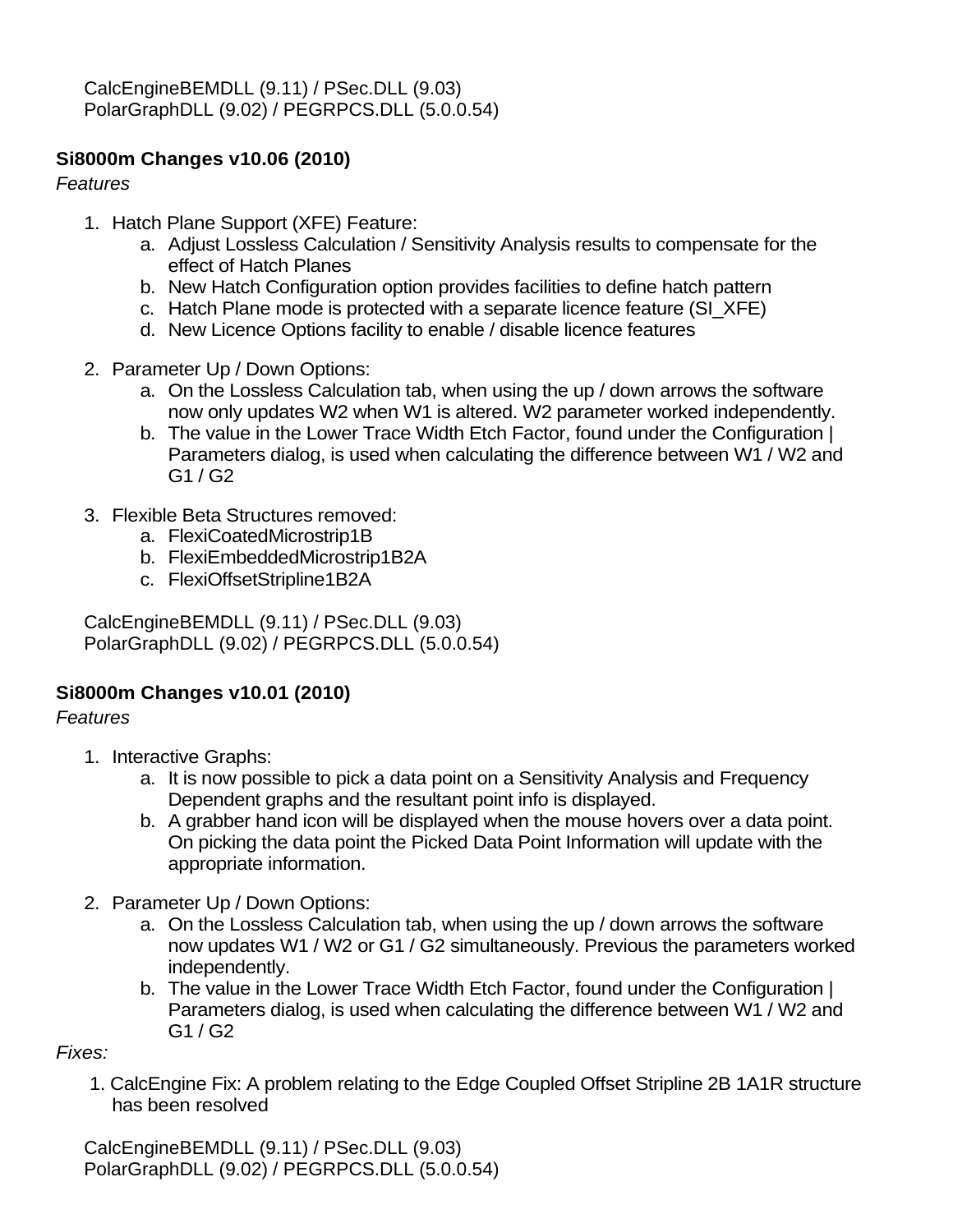# **Si8000m Changes v9.07 (2009)**

*Features*

- 1. My Structures:
	- a. A new My Structures user-definable structure group has been introduced to the main toolbar
	- b. The new Structure Configuration option allows the nomination of structures to be included in the My Structures group
- 2. Structure Name Alias:
	- a. Facilities have been provided to allow the structure names to be replaced. The new alias name is used within the structure list, structure image and graphs
	- b. The new Structure Configuration option provides facilities to add structure name aliases for each structure

CalcEngineBEMDLL (9.03) / PSec.DLL (9.03) PolarGraphDLL (9.02) / PEGRPCS.DLL (5.0.0.54)

# **Si8000m Changes v9.04 (2009)**

- 1. 3 Flexible Structures introduced:
	- a. FlexiCoatedMicrostrip1B
	- b. FlexiEmbeddedMicrostrip1B2A
	- c. FlexiOffsetStripline1B2A
	- d. These structures are protected with a separate licence (Si-flexible)
- 2. Sensitivity Analysis:
	- a. Plot sensitivity against 2 variables
	- b. 3D graphing functionality
- 3. Export to Clipboard Enhancements:
	- a. 1. Add Surface Roughness value to clipboard header
	- b. 2. Add S-Parameter source and load termination values to clipboard header
- 4. Si8000m / Si9000e Database Format (.Si8 / .Si9)
	- a. 1. Alter Si8000m / Si9000e Database formats to support the new Flexible **Structures**

Fixes:

- 1. CalcEngine Fix: Problem related to the ratio of value of C1, C2 and T1. Differential Coated Coplanar Waveguide with Ground 1B & Differential Coated Coplanar Waveguide with Ground 2B
- 2. CalcEngine Fix: Problem related to Broadside goal seek.

CalcEngineBEMDLL (9.03) / PSec.DLL (9.03) PolarGraphDLL (9.02) / PEGRPCS.DLL (5.0.0.54)

# **Si8000m Changes v9.02 (2009)**

- 1. Licence Change
	- a. 1. Update licensing to use FLEXlm v10.8.7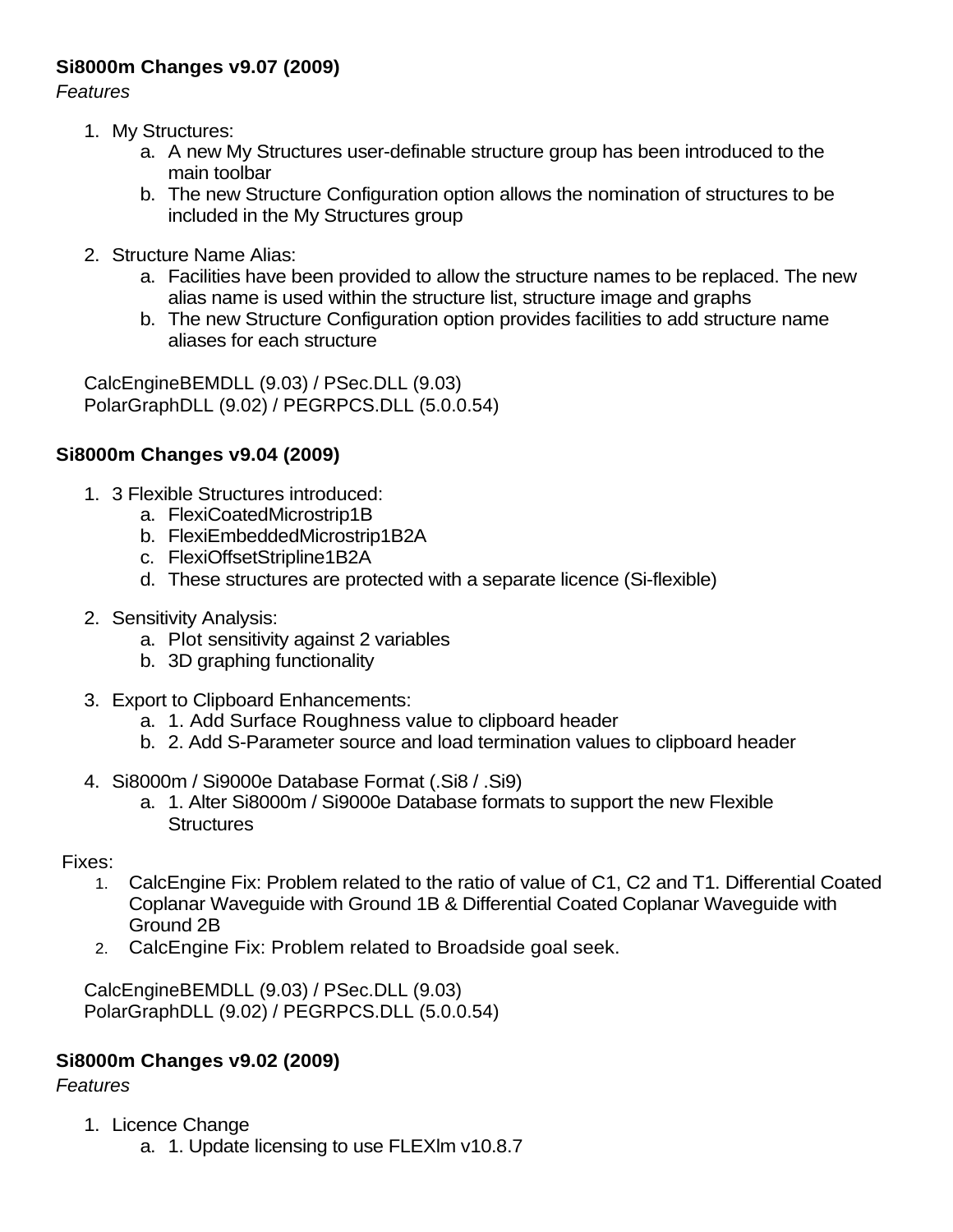CalcEngineBEMDLL (8.10) / PSec.DLL (8.09) PolarGraphDLL (8.08) / PEGRPCS.DLL (5.0.0.54)

### **Si8000m Changes v9.01 (2008)**

*Features*

- 1. 12 new dual coated structures introduced:
	- a. Dual Coated Microstrip 1B
	- b. Dual Coated Microstrip 2B
	- c. Edge Coupled Dual Coated Microstrip 1B
	- d. Edge Coupled Dual Coated Microstrip 2B
	- e. Dual Coated Coplanar Strips With Lower Ground 1B
	- f. Dual Coated Coplanar Strips With Lower Ground 2B
	- g. Dual Coated Coplanar Waveguide With Lower Ground 1B
	- h. Dual Coated Coplanar Waveguide With Lower Ground 2B
	- i. Differential Dual Coated Coplanar Strips With Lower Ground 1B Differential Dual Coated Coplanar Strips With Lower Ground 2B Differential Dual Coated Coplanar Waveguide With Lower Ground 1B Differential Dual Coated Coplanar Waveguide With Lower Ground 2B
- 2. Application Information
	- a. 1. New "i" buttons introduced to explain option usage which includes a graphic and link to web- based application note
- 3. Clipboard Copy / Paste to SB200 / Speedstack: (Speedstack v3.2 and above)
	- a. 1. Improved link with both applications automatically switching to the correct matching units when using the Copy / Paste functions
- 4. Si8000m / Si9000e Database Format (.Si8 / .Si9):
	- a. 1. Alter Si8000m / Si9000e Database formats to support the new dual coated structures
- 5. General Application Enhancements / Fixes:
	- a. Improvements to existing coated structure calculations
	- b. Japanese language pack correction for the +/- symbol
	- c. New layout for Configuration screen to support dual coated parameters (CS 1, CS2, CS3, CSEr)

CalcEngineBEMDLL (8.05) / PSec.DLL (1.90) PolarGraphDLL (1.50) / PEGRPCS.DLL (5.0.0.54)

# **Si8000m Changes v9.00 (2008)**

- 1. Sensitivity Analysis:
	- a) Add new Constant Impedance vs Changing X / Y Axis Parameters option
	- b) Rename existing functionality to Impedance vs Changing X Axis Parameter to distinguish the two methods
- 2. Lossless Calculation Tab:
	- a) Add Tolerance Mode option to switch between absolute and percentage tolerance
	- b) Add Parameter Snap facilities to round parameter values by the Snap Value
	- c) Add UpDown buttons to adjust the parameter values by the Snap Value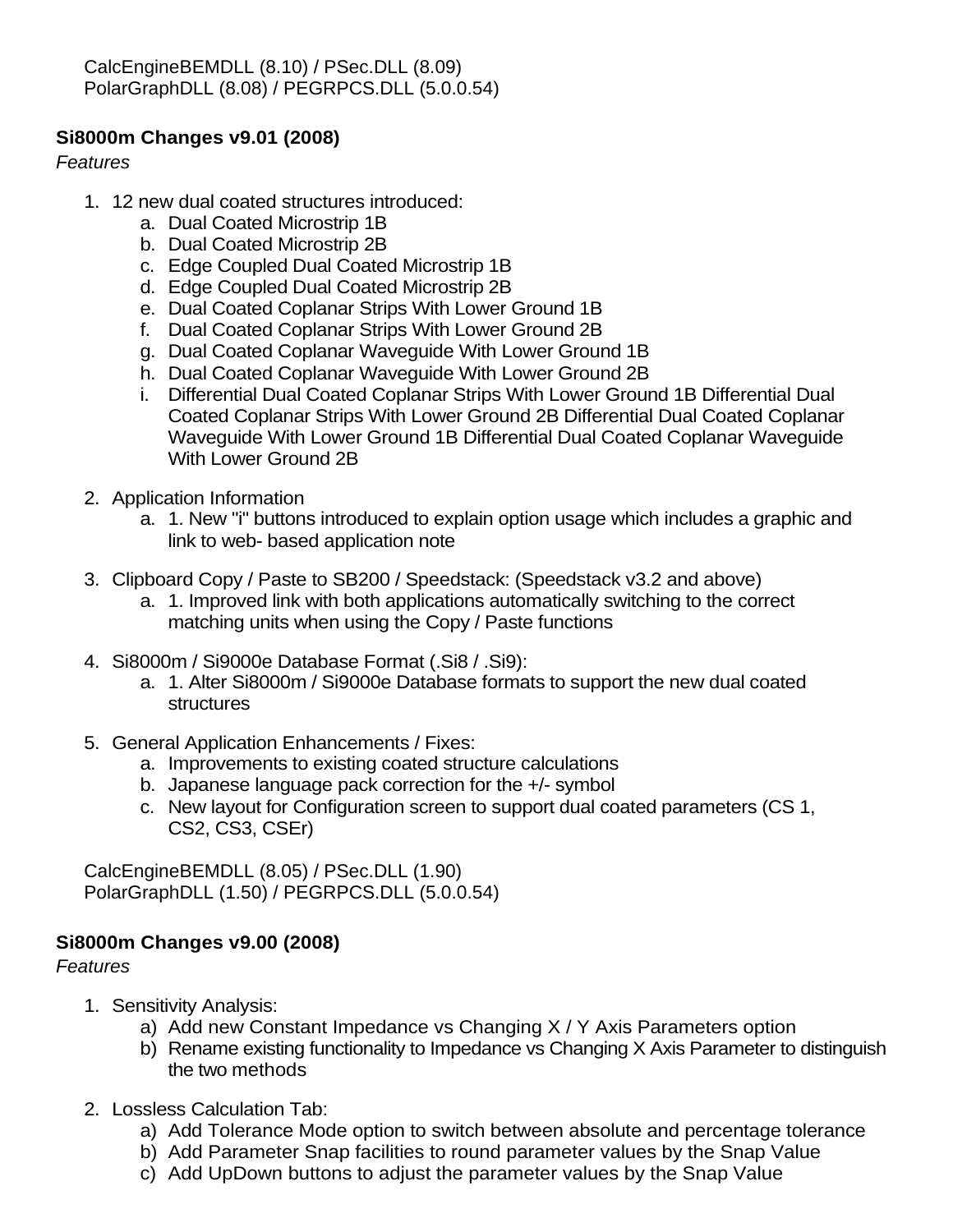- d) Introduce the Snap Value for each parameter in the Configuration dialog
- 3. Si8000m / Si9000e Database Format (.Si8 / .Si9):
	- a) Alter Si8000m / Si9000e Database formats to support the Snap Value Configuration and Tolerance Mode
	- b) Alter the Open Database code to overcome the issue caused when exchanging files between users who have different language packs installed
- 4. Clipboard Copy / Paste to SB200 / Speedstack:
	- a) Add support for an extended Speedstack clipboard format to accept new adjustment factor fields
- 5. Goal Seeker:
- 6. Goal Seek Constant Pitch option now has improved support for Differential Coated Structures. "Mask is flooding space between signal traces" warning is now less likely to occur
- 7. Licence Change:
	- a) New User Interface Licence introduced
- 8. General Application Enhancements: a) A number of other user interface enhancements have been introduced

CalcEngineBEMDLL (3.30) / PSec.DLL (1.80) PolarGraphDLL (1.50) / PEGRPCS.DLL (5.0.0.54)

# **Si8000 Changes v8.00**

# *Features*

- 1. New Sensitivity Analysis tab:
	- a) Provides options to calculate and plot impedance against a specified structure parameter
	- b) Allows Target Impedance to be specified
	- c) When calculating differential structures multiple impedances may be plotted on same graph
	- d) Result data calculated may be exported to clipboard in an Excel compatible format using the Edit - Copy Current Result Tab to Clipboard option
	- e) Graphs produced may be maximised, printed or exported to jpeg format
- 2. General Application Enhancements:
	- a) File associations are now correctly supported for Si8000 Database (.Si8) files
	- b) Graph axis and data series text colour has been changed for improved readability
	- c) Si8000 help converted to a web based system
	- d) Quick Solver 12 toolbar option removed
	- e) Other minor user interface changes

CalcEngineBEMDLL (3.30) / PSec.DLL (1.80) PolarGraphDLL (1.30) / PEGRPCS.DLL (5.0.0.54)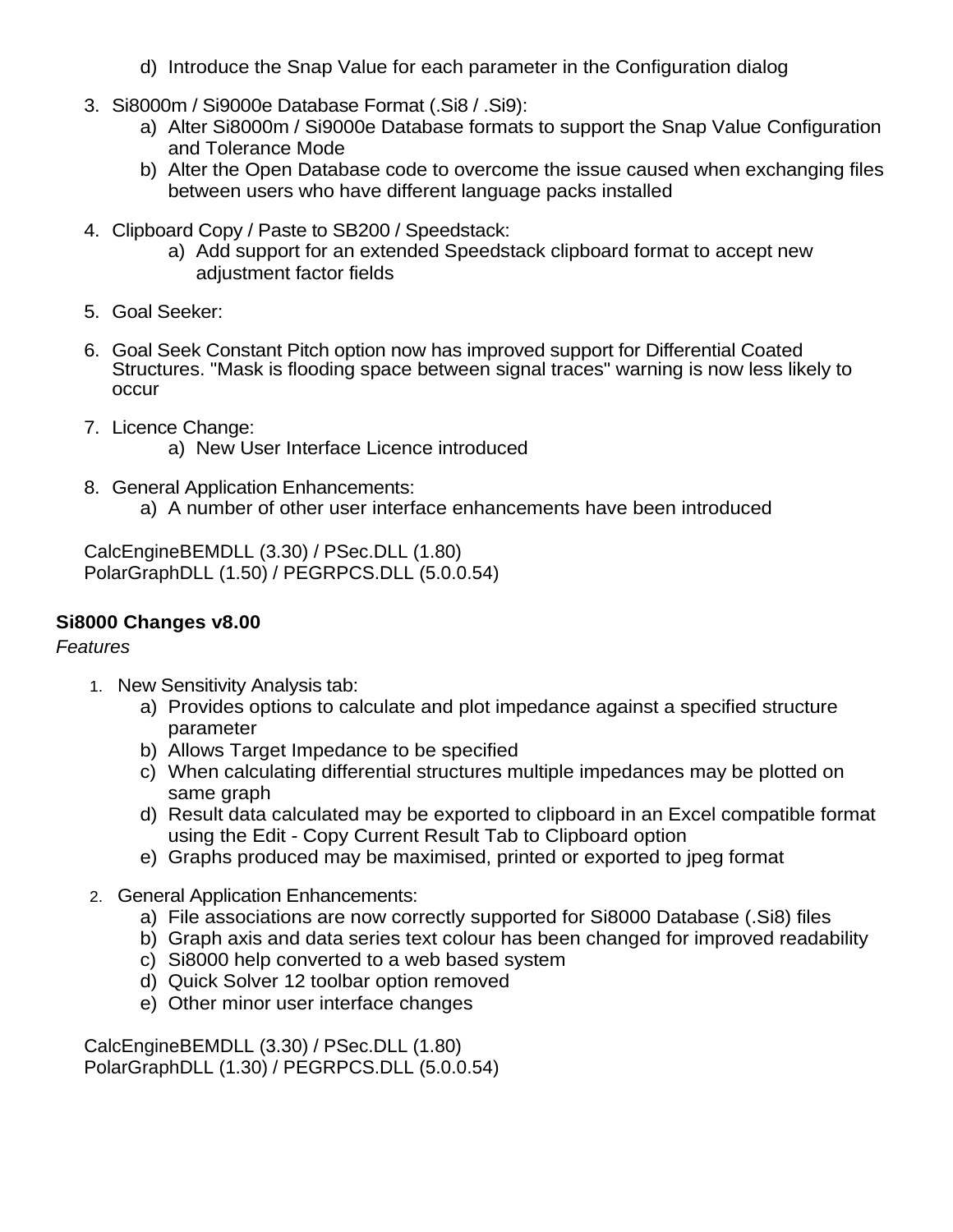# **Si8000 Changes v6.10**

*Fixes*

1. Quick Solver. Change the application resize code to correctly size and position the main dialog

- 2. Updated Licence Agreement
- 3. Correct Edge Coupled Embedded Microstrip 1E1B2A structure
- 5. Correct Goal Seeker for W1 / W2 (etch factor orientation) when using 1E structures
- 6. Er==1 sometimes results in infinity errors. Alter Calc Engine error handler
- 7. New CalcEngineBEMDLL (3.30) / PSec.DLL (1.80)

# **Si8000 Changes v6.00**

*Features*

- 1. New Structures. Edge Coupled Offset Stripline 1B2A1R, Edge Coupled Embedded Microstrip 1B2A1R, Embedded Microstrip 1E1B1A and Edge Coupled Embedded Microstrip 1E1B1A
- 2. When Goal Seeking on Width with differential structures a dialog now appears to maintain the Constant Pitch. This will then adjust the S1 parameter automatically as W1 / W2 changes to maintain the trace separation.
- 3. New File Save Current Settings as Defaults option to retain configuration parameters, units and interface style etc between sessions.
- 4. Other minor user interface changes to match newer Si9000

# *Fixes*

- 1. Fix Print Setup problem that occurs when File Open has previously been used
- 2. Fix Korean printing problem
- 3. Fix a few minor user interface issues such as parameter hot spot positions (red box on structure graphics) and trends
- 4. New CalcEngineBEMDLL (2.80) / PSec.DLL (1.70)

# **Si8000 Changes v5.00**

*Features*

- 1. Add multilingual support. New Configure Language Settings option to set language.
- 2. Shipped just with English.dll other languages to be available from website
- 3. Excel interface English only
- 4. Re-implement Goal Seek on D1
- 5. New \_OVERFLOW\_ CalcEngineBEMDLL error introduced
- 6. New CalcEngineBEMDLL (2.15) / PSec.DLL (1.70) that requires a license change

# **Si8000 Changes v3.10**

# *Features*

- 1. FLEXlm security changes, including new Help Reset Licence Settings
- 2. Polar Instruments Inc change of address

# **Si8000 Changes v3.00**

# *Features*

1. All licensing moved to FlexLM